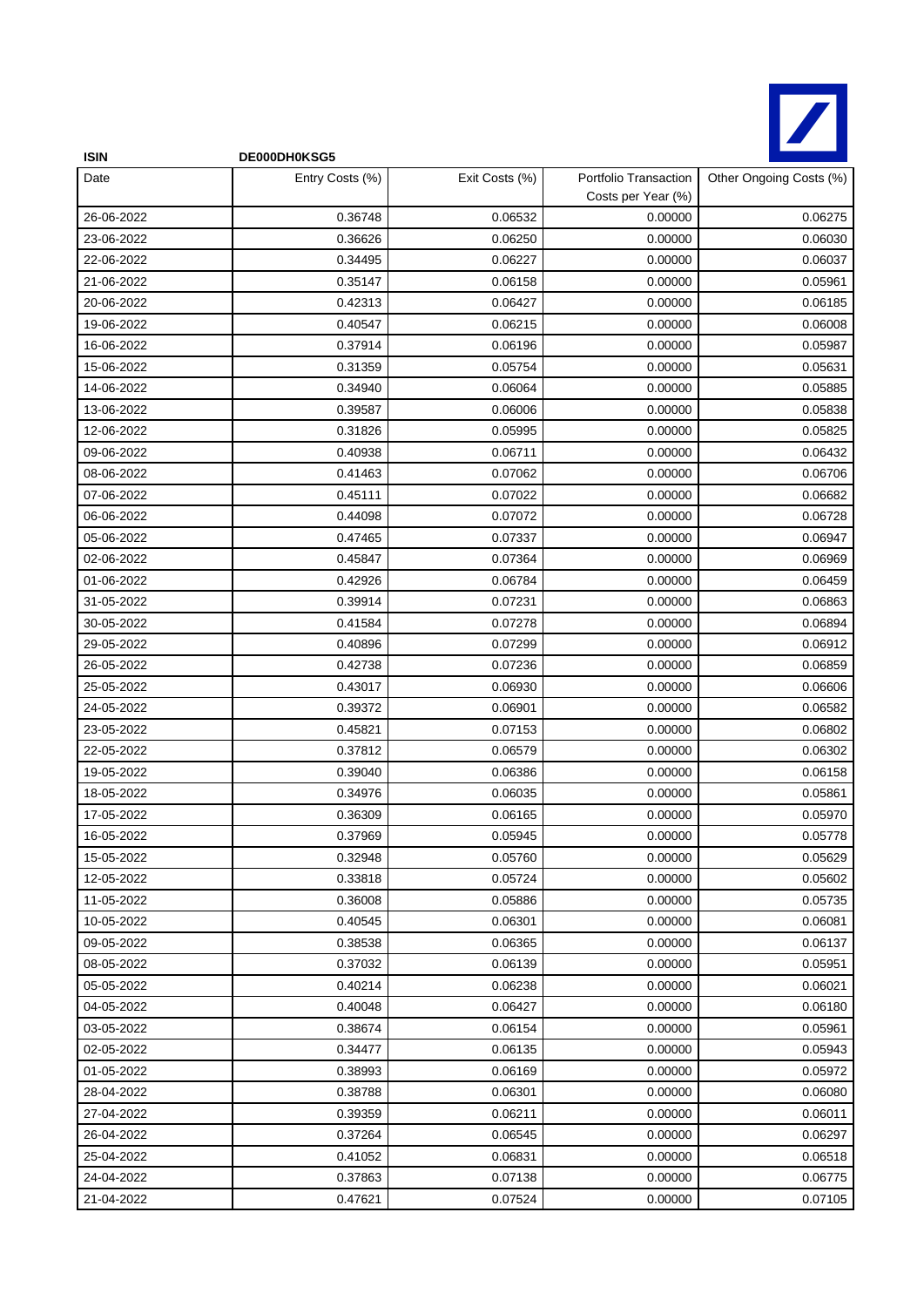| 20-04-2022 | 0.53100 | 0.08299 | 0.00000 | 0.07752 |
|------------|---------|---------|---------|---------|
| 19-04-2022 | 0.49871 | 0.07547 | 0.00000 | 0.07108 |
| 18-04-2022 | 0.44883 | 0.07485 | 0.00000 | 0.07073 |
| 13-04-2022 | 0.53160 | 0.08137 | 0.00000 | 0.07611 |
| 12-04-2022 | 0.44038 | 0.07675 | 0.00000 | 0.07232 |
| 11-04-2022 | 0.44646 | 0.07849 | 0.00000 | 0.07374 |
| 10-04-2022 | 0.47777 | 0.08110 | 0.00000 | 0.07585 |
| 07-04-2022 | 0.42928 | 0.07819 | 0.00000 | 0.07342 |
| 06-04-2022 | 0.44499 | 0.08026 | 0.00000 | 0.07527 |
| 05-04-2022 | 0.45810 | 0.07981 | 0.00000 | 0.07476 |
| 04-04-2022 | 0.52932 | 0.08606 | 0.00000 | 0.08002 |
| 03-04-2022 | 0.50093 | 0.09001 | 0.00000 | 0.08330 |
| 31-03-2022 | 0.56084 | 0.09242 | 0.00000 | 0.08529 |
| 30-03-2022 | 0.56800 | 0.10070 | 0.00000 | 0.09239 |
| 29-03-2022 | 0.58496 | 0.09804 | 0.00000 | 0.09000 |
| 28-03-2022 | 0.50902 | 0.08749 | 0.00000 | 0.08126 |
| 27-03-2022 | 0.47164 | 0.08368 | 0.00000 | 0.07777 |
| 25-03-2022 | 0.49281 | 0.08795 | 0.00000 | 0.08163 |
| 24-03-2022 | 0.50650 | 0.08764 | 0.00000 | 0.08147 |
| 23-03-2022 | 0.49487 | 0.08803 | 0.00000 | 0.08167 |
| 22-03-2022 | 0.51079 | 0.08780 | 0.00000 | 0.08157 |
| 21-03-2022 | 0.53247 | 0.09166 | 0.00000 | 0.08465 |
| 18-03-2022 | 0.54001 | 0.09208 | 0.00000 | 0.08505 |
| 17-03-2022 | 0.52666 | 0.09066 | 0.00000 | 0.08391 |
| 16-03-2022 | 0.56524 | 0.08606 | 0.00000 | 0.08012 |
| 15-03-2022 | 0.51533 | 0.08606 | 0.00000 | 0.07999 |
| 14-03-2022 | 0.50550 | 0.08313 | 0.00000 | 0.07752 |
| 11-03-2022 | 0.53490 | 0.08389 | 0.00000 | 0.07814 |
| 10-03-2022 | 0.49370 | 0.08953 | 0.00000 | 0.08291 |
| 09-03-2022 | 0.53472 | 0.08230 | 0.00000 | 0.07694 |
| 08-03-2022 | 0.48954 | 0.07794 | 0.00000 | 0.07332 |
| 07-03-2022 | 0.41959 | 0.07680 | 0.00000 | 0.07236 |
| 04-03-2022 | 0.48792 | 0.08757 | 0.00000 | 0.08131 |
| 03-03-2022 | 0.60166 | 0.09234 | 0.00000 | 0.08525 |
| 02-03-2022 | 0.28364 | 0.09149 | 0.00000 | 0.08460 |
| 01-03-2022 | 0.34584 | 0.10604 | 0.00000 | 0.09666 |
| 28-02-2022 | 0.28795 | 0.10142 | 0.00000 | 0.09289 |
| 25-02-2022 | 0.30798 | 0.10152 | 0.00000 | 0.09290 |
| 24-02-2022 | 0.33444 | 0.10799 | 0.00000 | 0.09832 |
| 23-02-2022 | 0.37409 | 0.12092 | 0.00000 | 0.10908 |
| 22-02-2022 | 0.39728 | 0.11806 | 0.00000 | 0.10664 |
| 21-02-2022 | 0.35341 | 0.12315 | 0.00000 | 0.11095 |
| 18-02-2022 | 0.41236 | 0.12376 | 0.00000 | 0.11148 |
| 17-02-2022 | 0.33178 | 0.12121 | 0.00000 | 0.10932 |
| 16-02-2022 | 0.42033 | 0.12453 | 0.00000 | 0.11207 |
| 15-02-2022 | 0.41007 | 0.12005 | 0.00000 | 0.10840 |
| 14-02-2022 | 0.31107 | 0.11521 | 0.00000 | 0.10425 |
| 11-02-2022 | 0.40467 | 0.12547 | 0.00000 | 0.11291 |
| 10-02-2022 | 0.35334 | 0.13316 | 0.00000 | 0.11923 |
| 09-02-2022 | 0.44235 | 0.12987 | 0.00000 | 0.11652 |
| 08-02-2022 | 0.40784 | 0.12690 | 0.00000 | 0.11401 |
| 07-02-2022 | 0.42332 | 0.13038 | 0.00000 | 0.11696 |
| 04-02-2022 | 0.41768 | 0.13587 | 0.00000 | 0.12153 |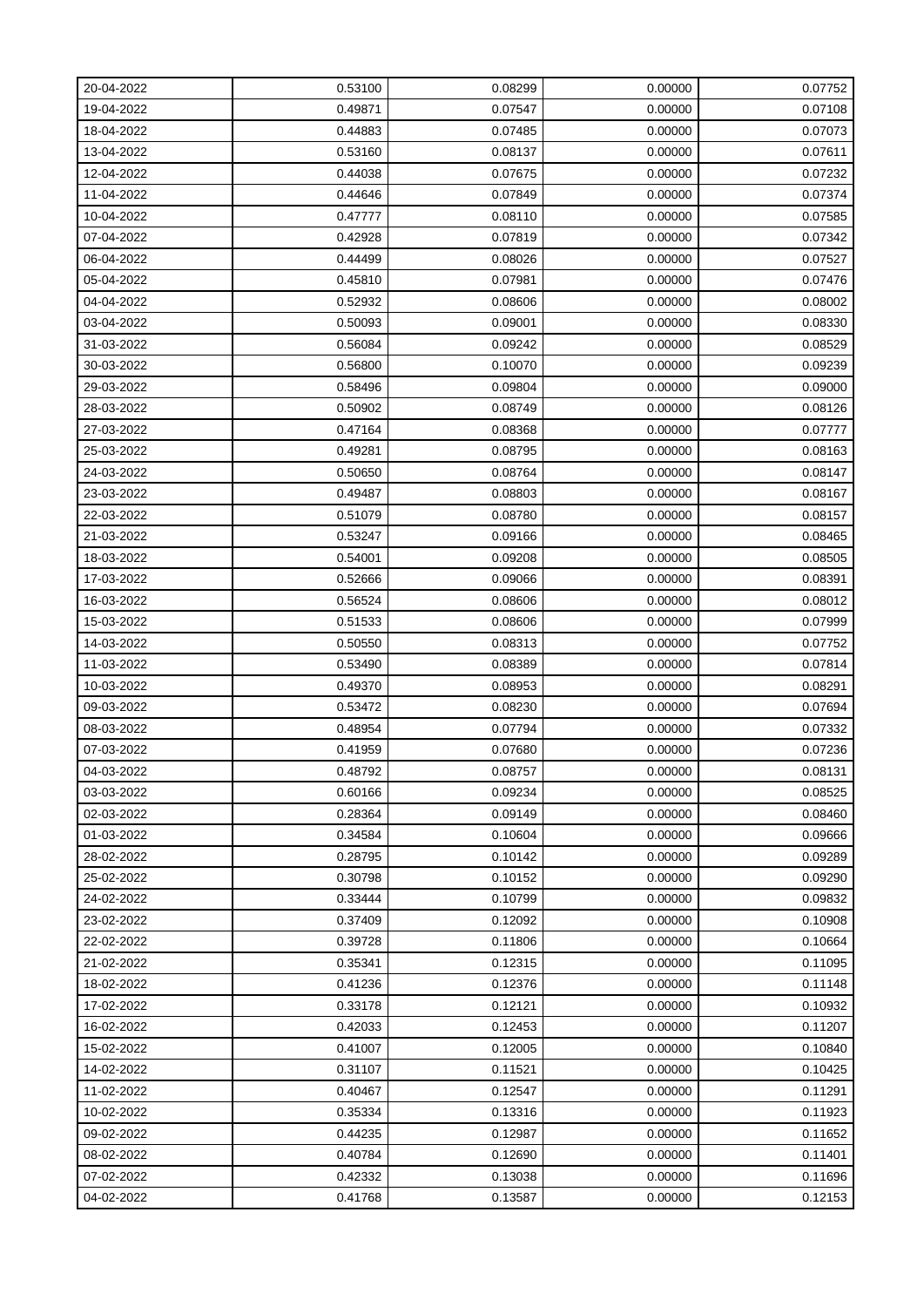| 03-02-2022 | 0.37440 | 0.11186 | 0.00000 | 0.10151 |
|------------|---------|---------|---------|---------|
| 02-02-2022 | 0.28278 | 0.11099 | 0.00000 | 0.10077 |
| 01-02-2022 | 0.36603 | 0.10776 | 0.00000 | 0.09807 |
| 31-01-2022 | 0.32805 | 0.09843 | 0.00000 | 0.09027 |
| 28-01-2022 | 0.24960 | 0.09597 | 0.00000 | 0.08842 |
| 27-01-2022 | 0.32050 | 0.10111 | 0.00000 | 0.09261 |
| 26-01-2022 | 0.27678 | 0.11074 | 0.00000 | 0.10062 |
| 25-01-2022 | 0.31945 | 0.11148 | 0.00000 | 0.10121 |
| 24-01-2022 | 0.37667 | 0.11561 | 0.00000 | 0.10471 |
| 21-01-2022 | 0.39172 | 0.11601 | 0.00000 | 0.10496 |
| 20-01-2022 | 0.40956 | 0.11792 | 0.00000 | 0.10660 |
| 19-01-2022 | 0.36429 | 0.11710 | 0.00000 | 0.10588 |
| 18-01-2022 | 0.41397 | 0.12407 | 0.00000 | 0.11174 |
| 17-01-2022 | 0.43062 | 0.12937 | 0.00000 | 0.11617 |
| 14-01-2022 | 0.46550 | 0.13477 | 0.00000 | 0.12062 |
| 13-01-2022 | 0.47232 | 0.13459 | 0.00000 | 0.12041 |
| 12-01-2022 | 0.41106 | 0.11947 | 0.00000 | 0.10783 |
| 11-01-2022 | 0.36823 | 0.11723 | 0.00000 | 0.10601 |
| 10-01-2022 | 0.29182 | 0.11561 | 0.00000 | 0.10464 |
| 07-01-2022 | 0.29333 | 0.11211 | 0.00000 | 0.10175 |
| 06-01-2022 | 0.28709 | 0.11050 | 0.00000 | 0.10037 |
| 05-01-2022 | 0.38680 | 0.11050 | 0.00000 | 0.10040 |
| 04-01-2022 | 0.34967 | 0.10965 | 0.00000 | 0.09965 |
| 03-01-2022 | 0.31241 | 0.11641 | 0.00000 | 0.10530 |
| 31-12-2021 | 0.37540 | 0.11468 | 0.00000 | 0.10406 |
| 30-12-2021 | 0.35177 | 0.11038 | 0.00000 | 0.10032 |
| 29-12-2021 | 0.35359 | 0.10695 | 0.00000 | 0.09741 |
| 28-12-2021 | 0.38345 | 0.11223 | 0.00000 | 0.10181 |
| 27-12-2021 | 0.28146 | 0.11001 | 0.00000 | 0.09997 |
| 23-12-2021 | 0.34865 | 0.11111 | 0.00000 | 0.10087 |
| 22-12-2021 | 0.33024 | 0.10604 | 0.00000 | 0.09662 |
| 21-12-2021 | 0.38149 | 0.10881 | 0.00000 | 0.09898 |
| 20-12-2021 | 0.36894 | 0.10537 | 0.00000 | 0.09618 |
| 17-12-2021 | 0.36822 | 0.11338 | 0.00000 | 0.10283 |
| 16-12-2021 | 0.37023 | 0.11038 | 0.00000 | 0.10030 |
| 15-12-2021 | 0.30483 | 0.10560 | 0.00000 | 0.09629 |
| 14-12-2021 | 0.35866 | 0.10616 | 0.00000 | 0.09671 |
| 13-12-2021 | 0.33059 | 0.10537 | 0.00000 | 0.09615 |
| 10-12-2021 | 0.36026 | 0.10650 | 0.00000 | 0.09707 |
| 09-12-2021 | 0.34179 | 0.11038 | 0.00000 | 0.10030 |
| 08-12-2021 | 0.25569 | 0.10267 | 0.00000 | 0.09359 |
| 07-12-2021 | 0.27874 | 0.10320 | 0.00000 | 0.09426 |
| 06-12-2021 | 0.29346 | 0.10707 | 0.00000 | 0.09754 |
| 03-12-2021 | 0.36790 | 0.10672 | 0.00000 | 0.09726 |
| 02-12-2021 | 0.28052 | 0.10989 | 0.00000 | 0.09993 |
| 01-12-2021 | 0.26701 | 0.10905 | 0.00000 | 0.09912 |
| 30-11-2021 | 0.33334 | 0.11364 | 0.00000 | 0.10297 |
| 29-11-2021 | 0.29788 | 0.10471 | 0.00000 | 0.09549 |
| 26-11-2021 | 0.35567 | 0.10341 | 0.00000 | 0.09446 |
| 25-11-2021 | 0.33922 | 0.09872 | 0.00000 | 0.09057 |
| 24-11-2021 | 0.31533 | 0.09901 | 0.00000 | 0.09075 |
| 23-11-2021 | 0.27150 | 0.10320 | 0.00000 | 0.09434 |
| 22-11-2021 | 0.27505 | 0.10482 | 0.00000 | 0.09569 |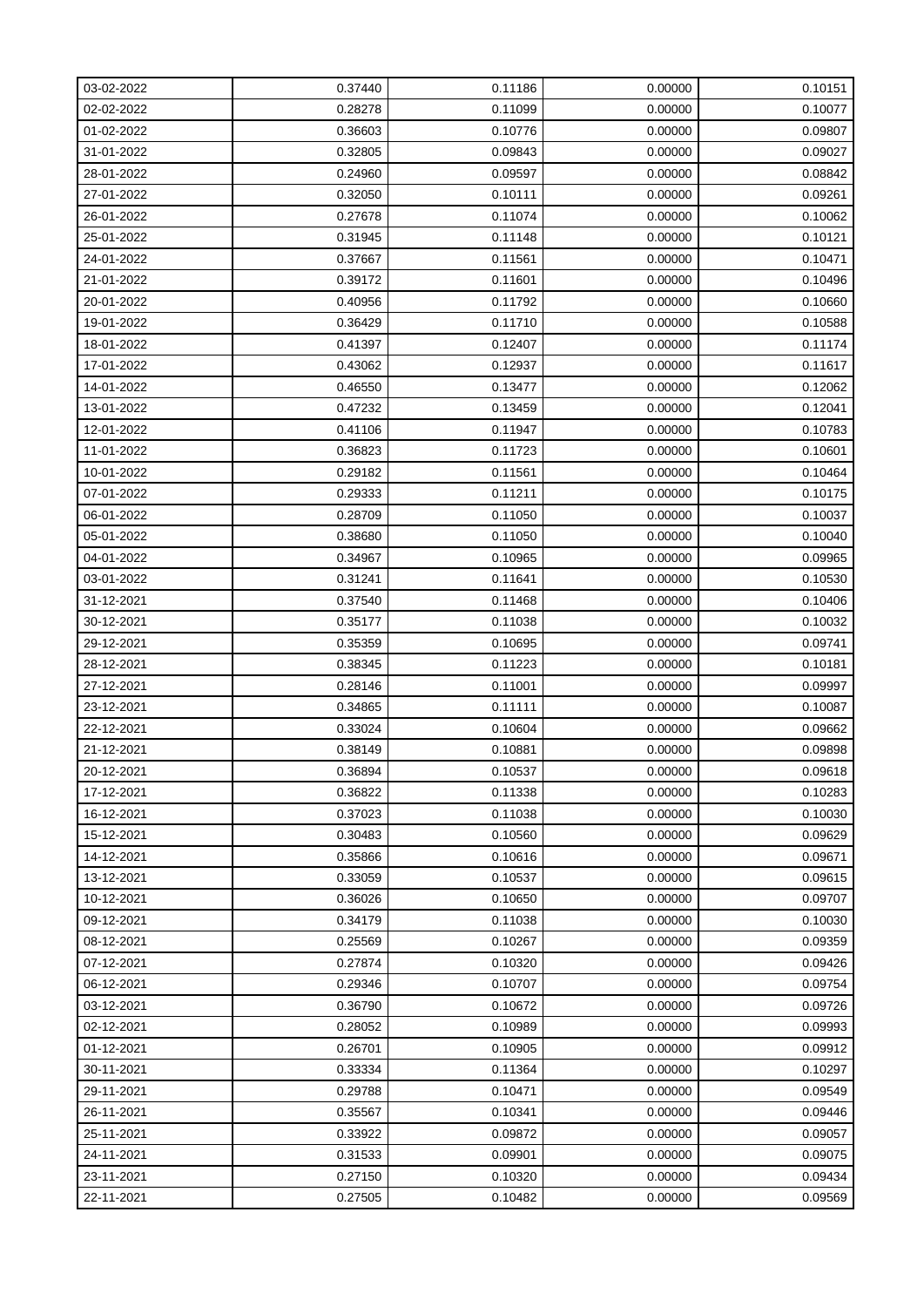| 19-11-2021 | 0.26890 | 0.10834 | 0.00000 | 0.09858 |
|------------|---------|---------|---------|---------|
| 18-11-2021 | 0.37402 | 0.10941 | 0.00000 | 0.09946 |
| 17-11-2021 | 0.30484 | 0.10823 | 0.00000 | 0.09854 |
| 16-11-2021 | 0.35928 | 0.11338 | 0.00000 | 0.10280 |
| 15-11-2021 | 0.32058 | 0.12422 | 0.00000 | 0.11182 |
| 12-11-2021 | 0.42002 | 0.12376 | 0.00000 | 0.11145 |
| 11-11-2021 | 0.32194 | 0.12690 | 0.00000 | 0.11409 |
| 10-11-2021 | 0.35136 | 0.14306 | 0.00000 | 0.12736 |
| 09-11-2021 | 0.39120 | 0.14793 | 0.00000 | 0.13154 |
| 08-11-2021 | 0.47667 | 0.14493 | 0.00000 | 0.12912 |
| 05-11-2021 | 0.36319 | 0.13889 | 0.00000 | 0.12404 |
| 04-11-2021 | 0.36515 | 0.14085 | 0.00000 | 0.12571 |
| 03-11-2021 | 0.43806 | 0.14706 | 0.00000 | 0.13086 |
| 02-11-2021 | 0.41109 | 0.14881 | 0.00000 | 0.13233 |
| 01-11-2021 | 0.49534 | 0.14306 | 0.00000 | 0.12751 |
| 28-10-2021 | 0.40409 | 0.16367 | 0.00000 | 0.14474 |
| 27-10-2021 | 0.45733 | 0.14599 | 0.00000 | 0.12991 |
| 26-10-2021 | 0.41671 | 0.14948 | 0.00000 | 0.13287 |
| 25-10-2021 | 0.42599 | 0.14948 | 0.00000 | 0.13281 |
| 24-10-2021 | 0.42586 | 0.16077 | 0.00000 | 0.14231 |
| 21-10-2021 | 0.41226 | 0.15723 | 0.00000 | 0.13934 |
| 20-10-2021 | 0.38750 | 0.15576 | 0.00000 | 0.13813 |
| 19-10-2021 | 0.51773 | 0.15267 | 0.00000 | 0.13553 |
| 18-10-2021 | 0.44052 | 0.15873 | 0.00000 | 0.14056 |
| 17-10-2021 | 0.36830 | 0.14577 | 0.00000 | 0.12976 |
| 14-10-2021 | 0.39238 | 0.15038 | 0.00000 | 0.13366 |
| 13-10-2021 | 0.38853 | 0.14903 | 0.00000 | 0.13247 |
| 12-10-2021 | 0.38321 | 0.13850 | 0.00000 | 0.12374 |
| 11-10-2021 | 0.37546 | 0.13850 | 0.00000 | 0.12373 |
| 10-10-2021 | 0.39264 | 0.14144 | 0.00000 | 0.12618 |
| 07-10-2021 | 0.44133 | 0.13587 | 0.00000 | 0.12156 |
| 06-10-2021 | 0.46615 | 0.13928 | 0.00000 | 0.12437 |
| 05-10-2021 | 0.35037 | 0.13755 | 0.00000 | 0.12295 |
| 04-10-2021 | 0.36366 | 0.14535 | 0.00000 | 0.12940 |
| 03-10-2021 | 0.39994 | 0.14749 | 0.00000 | 0.13122 |
| 30-09-2021 | 0.35344 | 0.14045 | 0.00000 | 0.12533 |
| 29-09-2021 | 0.36984 | 0.14577 | 0.00000 | 0.12983 |
| 28-09-2021 | 0.53237 | 0.15798 | 0.00000 | 0.13996 |
| 27-09-2021 | 0.44023 | 0.16129 | 0.00000 | 0.14270 |
| 26-09-2021 | 0.40467 | 0.16474 | 0.00000 | 0.14561 |
| 23-09-2021 | 0.44609 | 0.17513 | 0.00000 | 0.15426 |
| 22-09-2021 | 0.59167 | 0.17123 | 0.00000 | 0.15097 |
| 21-09-2021 | 0.53310 | 0.17212 | 0.00000 | 0.15173 |
| 20-09-2021 | 0.52198 | 0.17301 | 0.00000 | 0.15251 |
| 19-09-2021 | 0.41123 | 0.16722 | 0.00000 | 0.14769 |
| 16-09-2021 | 0.47650 | 0.18587 | 0.00000 | 0.16318 |
| 15-09-2021 | 0.54022 | 0.18484 | 0.00000 | 0.16237 |
| 14-09-2021 | 0.56973 | 0.20080 | 0.00000 | 0.17561 |
| 13-09-2021 | 0.60306 | 0.19960 | 0.00000 | 0.17460 |
| 12-09-2021 | 0.61018 | 0.18692 | 0.00000 | 0.16399 |
| 09-09-2021 | 0.73475 | 0.20790 | 0.00000 | 0.18158 |
| 08-09-2021 | 0.68006 | 0.19802 | 0.00000 | 0.17327 |
| 07-09-2021 | 0.54563 | 0.20040 | 0.00000 | 0.17531 |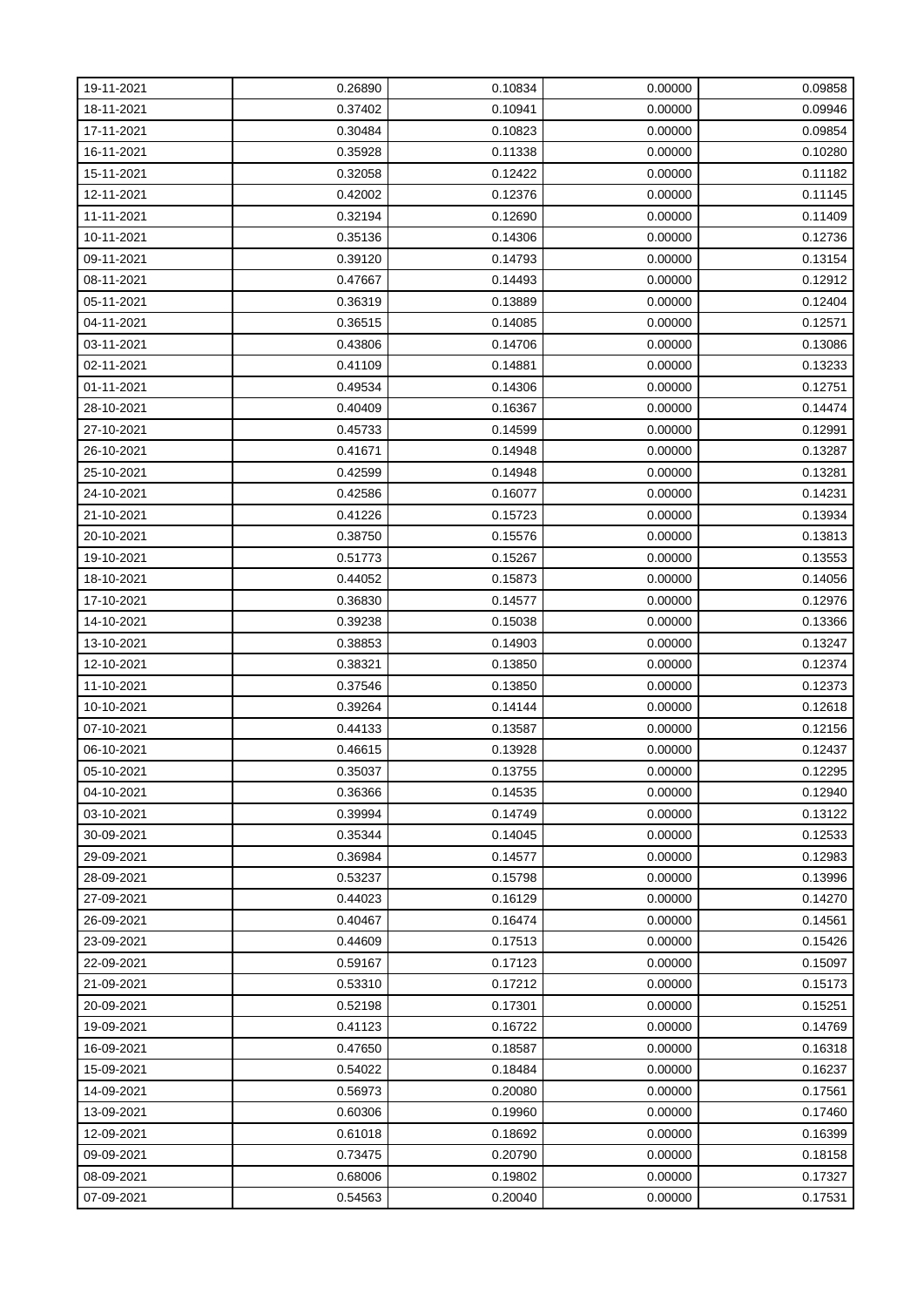| 06-09-2021 | 0.62101 | 0.21277 | 0.00000 | 0.18552 |
|------------|---------|---------|---------|---------|
| 05-09-2021 | 0.52417 | 0.21322 | 0.00000 | 0.18599 |
| 02-09-2021 | 0.55679 | 0.21786 | 0.00000 | 0.18983 |
| 01-09-2021 | 0.54216 | 0.20492 | 0.00000 | 0.17903 |
| 31-08-2021 | 0.49525 | 0.19048 | 0.00000 | 0.16690 |
| 30-08-2021 | 0.52402 | 0.19763 | 0.00000 | 0.17303 |
| 29-08-2021 | 0.48898 | 0.18727 | 0.00000 | 0.16429 |
| 26-08-2021 | 0.46418 | 0.17422 | 0.00000 | 0.15348 |
| 25-08-2021 | 0.60290 | 0.17637 | 0.00000 | 0.15529 |
| 24-08-2021 | 0.50813 | 0.17094 | 0.00000 | 0.15065 |
| 23-08-2021 | 0.46069 | 0.16892 | 0.00000 | 0.14904 |
| 22-08-2021 | 0.58041 | 0.16639 | 0.00000 | 0.14698 |
| 19-08-2021 | 0.53698 | 0.15528 | 0.00000 | 0.13774 |
| 18-08-2021 | 0.37978 | 0.15528 | 0.00000 | 0.13768 |
| 17-08-2021 | 0.57757 | 0.16393 | 0.00000 | 0.14492 |
| 16-08-2021 | 0.45842 | 0.17699 | 0.00000 | 0.15572 |
| 15-08-2021 | 0.56212 | 0.18051 | 0.00000 | 0.15877 |
| 12-08-2021 | 0.47823 | 0.16722 | 0.00000 | 0.14765 |
| 11-08-2021 | 0.58132 | 0.16694 | 0.00000 | 0.14738 |
| 10-08-2021 | 0.40849 | 0.16181 | 0.00000 | 0.14317 |
| 09-08-2021 | 0.41241 | 0.16556 | 0.00000 | 0.14627 |
| 08-08-2021 | 0.42475 | 0.16978 | 0.00000 | 0.14967 |
| 05-08-2021 | 0.61605 | 0.18904 | 0.00000 | 0.16582 |
| 03-08-2021 | 0.71852 | 0.20450 | 0.00000 | 0.17889 |
| 02-08-2021 | 0.58035 | 0.20747 | 0.00000 | 0.18118 |
| 01-08-2021 | 0.57282 | 0.21097 | 0.00000 | 0.18415 |
| 29-07-2021 | 0.76901 | 0.21645 | 0.00000 | 0.18864 |
| 28-07-2021 | 0.69706 | 0.20367 | 0.00000 | 0.17798 |
| 27-07-2021 | 0.61389 | 0.18215 | 0.00000 | 0.16011 |
| 26-07-2021 | 0.51918 | 0.17483 | 0.00000 | 0.15413 |
| 25-07-2021 | 0.45754 | 0.17483 | 0.00000 | 0.15409 |
| 22-07-2021 | 0.54160 | 0.17271 | 0.00000 | 0.15220 |
| 21-07-2021 | 0.58185 | 0.17452 | 0.00000 | 0.15375 |
| 20-07-2021 | 0.53198 | 0.16694 | 0.00000 | 0.14740 |
| 19-07-2021 | 0.57740 | 0.17483 | 0.00000 | 0.15393 |
| 18-07-2021 | 0.55985 | 0.17271 | 0.00000 | 0.15222 |
| 15-07-2021 | 0.60319 | 0.17825 | 0.00000 | 0.15676 |
| 14-07-2021 | 0.51457 | 0.19011 | 0.00000 | 0.16668 |
| 13-07-2021 | 0.54259 | 0.17422 | 0.00000 | 0.15348 |
| 12-07-2021 | 0.54427 | 0.19084 | 0.00000 | 0.16734 |
| 11-07-2021 | 0.68652 | 0.19841 | 0.00000 | 0.17359 |
| 08-07-2021 | 0.51556 | 0.18939 | 0.00000 | 0.16621 |
| 07-07-2021 | 0.64740 | 0.17921 | 0.00000 | 0.15759 |
| 06-07-2021 | 0.63261 | 0.18416 | 0.00000 | 0.16180 |
| 05-07-2021 | 0.61773 | 0.19569 | 0.00000 | 0.17158 |
| 04-07-2021 | 0.50289 | 0.19763 | 0.00000 | 0.17303 |
| 01-07-2021 | 0.59948 | 0.18315 | 0.00000 | 0.16092 |
| 30-06-2021 | 0.63001 | 0.18762 | 0.00000 | 0.16462 |
| 29-06-2021 | 0.62421 | 0.20534 | 0.00000 | 0.17955 |
| 28-06-2021 | 0.53009 | 0.20833 | 0.00000 | 0.18189 |
| 27-06-2021 | 0.72333 | 0.21930 | 0.00000 | 0.19117 |
| 24-06-2021 | 0.61926 | 0.22124 | 0.00000 | 0.19259 |
| 23-06-2021 | 0.74137 | 0.21739 | 0.00000 | 0.18940 |